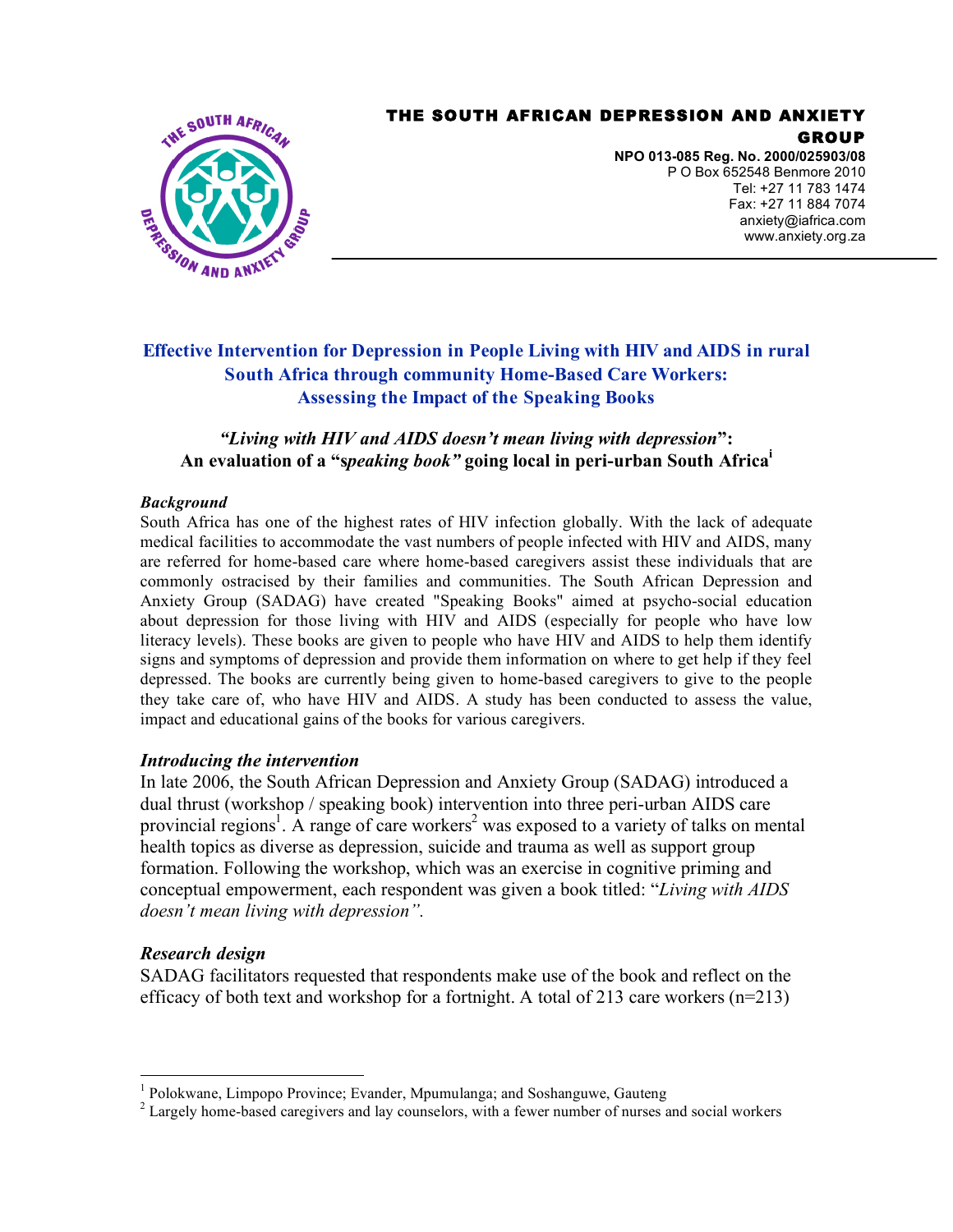returned completed questionnaires<sup>3</sup> to SADAG after 14 days and the below findings sum up their perceptions of both the book and the mental health education workshops conducted. A quantitative approach was taken as the sample<sup>4</sup> was of sufficient size to allow analysis by means of  $SPSS<sup>5</sup> 14.0$ . While no attempt can be made to generalise this set of findings, as the sample was self-selected, important conclusions can be drawn regarding the utility value of this double intervention.

### *Assessing the intervention*

"I like the workshop to support me with book to help other patient" (Respondent 95)

This quotation clearly explains why the dual nature of the workshop/speaking book intervention is so effective. As the link between workshop and text has been established, it is now important to structure the presentation of findings accordingly. Therefore, the discussion will begin with an assessment of the priming value of the workshop. This will be followed by an analysis of how effectively the workshop and book improve work performance. Lastly, the mode of knowledge transmission<sup>6</sup>, embedded within the relationship between SADAG, caregivers and the community at large, will be considered.

# *Evaluating the priming value of the workshop*

The depression topic was the mostly highly rated of all themes covered in the workshop series as 98.6 per cent of those sampled rated this talk as excellent/good. From this it is clear that the manner in which the 'depression' construct was explained was both engaging and added value to care workers in terms of knowledge gain<sup>7</sup>.

"I like the education of depression that can save life of many people" (Respondent 22)

### *The degree to which work performance is improved*

Reported knowledge gain has great bearing upon the degree to which care work may be enhanced post exposure to the intervention. There are two ways of measuring knowledge gain. Firstly, one may ask care workers to state their perceptions of whether they have gained helpful knowledge regarding depression (due to the workshop). When this was done, 100 per cent of the sample unequivocally stated the affirmative. Secondly, one may 'test' knowledge gain by having respondents answer factual questions a fortnight after the workshop presentations. Care workers acquitted themselves well, in the case of this study, for 80.5 per cent of respondents produced correct answers. Furthermore, 95-97 per cent of the sample knew the correct answers across four of the seven knowledge 'test' variables. Therefore, the range of knowledge gain has upper and lower limits of 97 and

 $3$  The questionnaires completed by the Polokwane and Evander cohorts were identical, while the Soshanguwe sample questionnaire was slightly different. Nevertheless, the differences were negligible and the data reported in this document is reflective of that obtained from the same questions across each of the three questionnaires.<br><sup>4</sup> The sample was comprised of largely female caregivers and lay counselors, with a mean age of 35<br><sup>5</sup> Statistical Package for the Social Sciences version 14.0<br><sup>6</sup> The mode of knowledge transmission

intervention<br> $\frac{7}{1}$  In unsolicited open-ended questions, 20 per cent of the sample reported being impressed by engaging

facilitators, and a further 20 per cent reported knowledge gain from the workshops.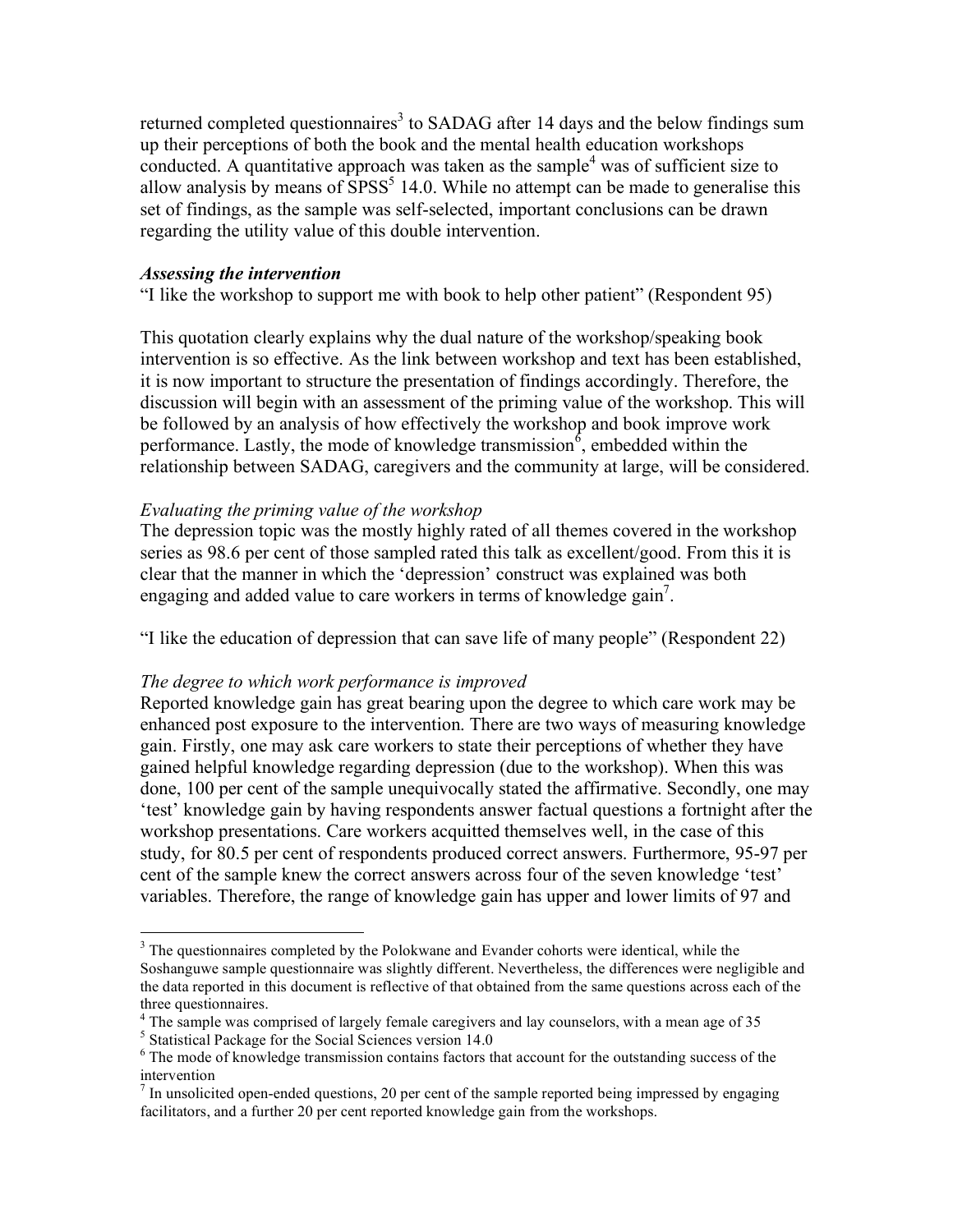80.5 per cent respectively. It may be concluded that knowledge gain (regarding depression) was greatly facilitated by the workshop.

Was knowledge gain similarly facilitated by the 'speaking books'? Three variables were used to assess the knowledge gain and consequences thereof for enhanced work performance. Firstly, 'caregiver comprehension' was measured and 97.6 per cent of workers sampled found the book to be understandable. Secondly, 'helpful information' was used to evaluate knowledge gain in terms of the its utility. 94.8 per cent of the sample agreed that the book contains useful information. Thirdly, it was thought that knowledge gain could only be useful if it had application value. Therefore, respondents were asked whether the books facilitated the discussion of depression with People Living With AIDS. 93.8 per cent reported that the books made it easier to talk to patients about an abstract concept such as depression.

It is clear that work performance was enhanced by means of the dual intervention, with an emphasis on the efficacy of the speaking book. This is underscored by the following quote:

"The book makes me to get easy to teach" (Respondent 32)

#### *Modes of knowledge transmission*

This SADAG venture has been so well received as it empowers local agents (i.e. care workers) to discuss depression with vast numbers of People Living With AIDS. This applies to levels of knowledge transmission: transmission between SADAG and community caregivers; and between SADAG and communities, as mediated by care workers.

How have these sampled care workers fared?

Over 11,000 members of the community were exposed to the speaking book by the care workers. How may one account for these vast numbers of persons exposed to the book within a fortnight? A total of 78.2 per cent of the sample showed the book to entire or partial church congregations. Further dissemination locations include community meetings (19.9 per cent), local schools (12.2 per cent), clubs (9.9 per cent), taverns (6.1 per cent), clinics (9.4 per cent), neighbours (6.1 per cent) and patients (5.5 per cent). This demonstrates the obvious popularity of these books as edutainment tools for large numbers of people.

Furthermore, an argument can also be made for depth of dissemination, as an average of 59 people per care worker were shown the book. Eighty-four per cent of the sample reported still using the books after two weeks. Therefore, the books encourage both multiple and intense interactions. They can be shown to large audiences to transmit the broader message, and create interest. The value of this larger scale approach is that the book batteries may last longer. The books are just as effective, albeit differently, on individual scale. Indeed nearly 90 per cent of People Living With AIDS exposed to the speaking books on a micro-scale found them easy to comprehend:

"To my patients at home. Is easy to understand to my patient and they feel free to talk about depression with me. This book help my patient that they are not the only one who are they ill and not to be lonely" (Respondent 82)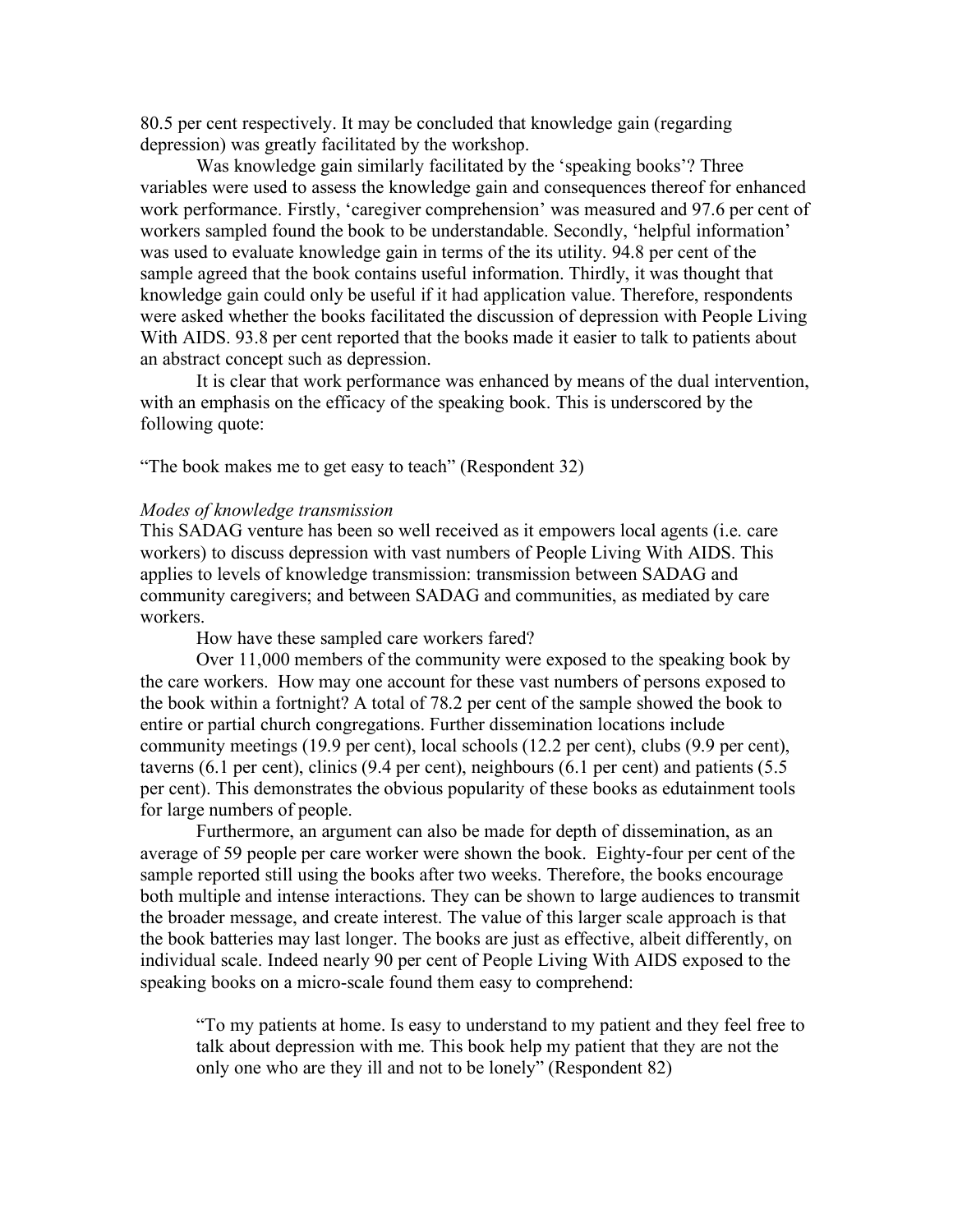Another related factor is that of pitch. This speaking book has a rather novel attribute in that over a quarter of the sample (27 per cent) stated that the book would be well received by children, teens and adults alike. Also, 64 per cent of the sample claimed that the book is best pitched at teens and adults. Therefore, this is a decidedly useful intervention, well able to target orphaned and vulnerable children, teens at risk, and low-literacy adults who have already become infected with the HI virus.

### *The way forward*

The current impact of this speaking book cannot be denied. There is no greater testament to this than the 99.1 per cent of respondents that have requested more books. Moreover, books covering other topics<sup>8</sup> have also been called for:

| <b>Speaking book:</b>             | Percentage of respondent requests: |
|-----------------------------------|------------------------------------|
| Tuberculosis                      | 68.8                               |
| Substance abuse                   | 44                                 |
| Children's rights                 | 22                                 |
| <b>HIV</b> and AIDS               | 36                                 |
| Healthy eating                    | 33                                 |
| Child-headed households           | 24.8                               |
| Teaching teens about HIV and AIDS | 60.9                               |

Care workers have suggested a multitude of celebrity "voices' to be attached to future speaking books. Connie Masilo Ferguson stands out here as the most requested voice. As a cultural icon, the veteran *Generations* actress has been paired with the concept of the SADAG 'speaking book'. In this way, communities have embraced the book as a concept, or cultural artefact. This degree of intervention assimilation is very high and of great credit to SADAG.

# *Concluding remarks*

Statistical data manipulation (or analysis?) has shown that "*Living with HIV and AIDS doesn't mean living with depression"* is a remarkably effective intervention tool. The coupling of information resources and workshops is not an entirely novel idea, but the manner in which both are packaged is decidedly more effective than most other interventions. As this is research pitched at the peri-urban, grass-roots level, SADAG has done much to combat the Afro-AIDS pessimism that marks many responses to the African epidemic. There is no greater evidence of this than the following sentiments expressed by grateful caregivers in this study:

# *Speaking books as edutainment:*

"I want to distribute to my patients who are very seriously ill and not, to keep their mind busy" (Respondent 30)

<sup>&</sup>lt;sup>8</sup> Please note: the questionnaire limited respondents here as they were only allowed to recommend three book topics